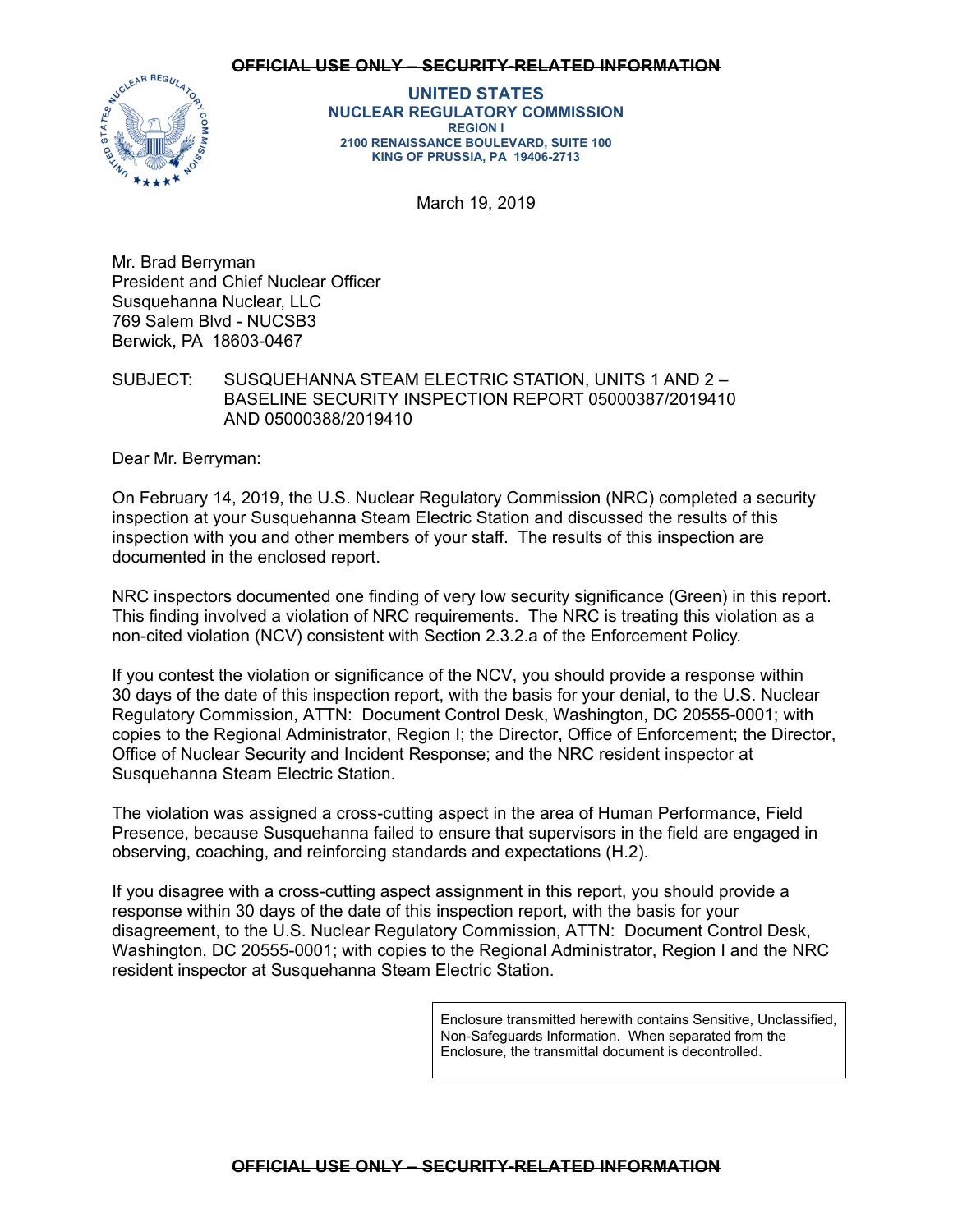## **OFFICIAL USE ONLY – SECURITY-RELATED INFORMATION**

B. Berryman 2

This letter will be made available for public inspection and copying at http://www.nrc.gov/reading-rm/adams.html and at the NRC's Public Document Room in accordance with Title 10 of the *Code of Federal Regulations* (10 CFR) 2.390, "Public Inspections, Exemptions, Requests for Withholding."

However, the enclosed report contains Security-Related Information, so the enclosed report will not be made publically available in accordance with 10 CFR 2.390(d)(1). If you choose to provide a response that contains Security-Related Information, please mark your entire response "Security-Related Information–Withhold from public disclosure under 10 CFR 2.390" in accordance with 10 CFR 2.390(d)(1) and follow the instructions for withholding in 10 CFR 2.390(b)(1). The NRC is waiving the affidavit requirements for your response in accordance with 10 CFR 2.390(b)(1)(ii).

Sincerely,

# */RA/*

Fred L. Bower, III, Chief Plant Support Branch Division of Reactor Safety

Docket Nos. 50-387 and 50-388 License Nos. NPF-14 and NPF-22

Enclosure: Non-Public Inspection Report 05000387/2019410 and 05000388/2019410

cc w/o encl: w/o Rpt: Distribution via ListServ

cc w/encl: w/Rpt. J. Gorman, Manager, Emergency Planning and Nuclear Security D. Allard, Director, PA DEP